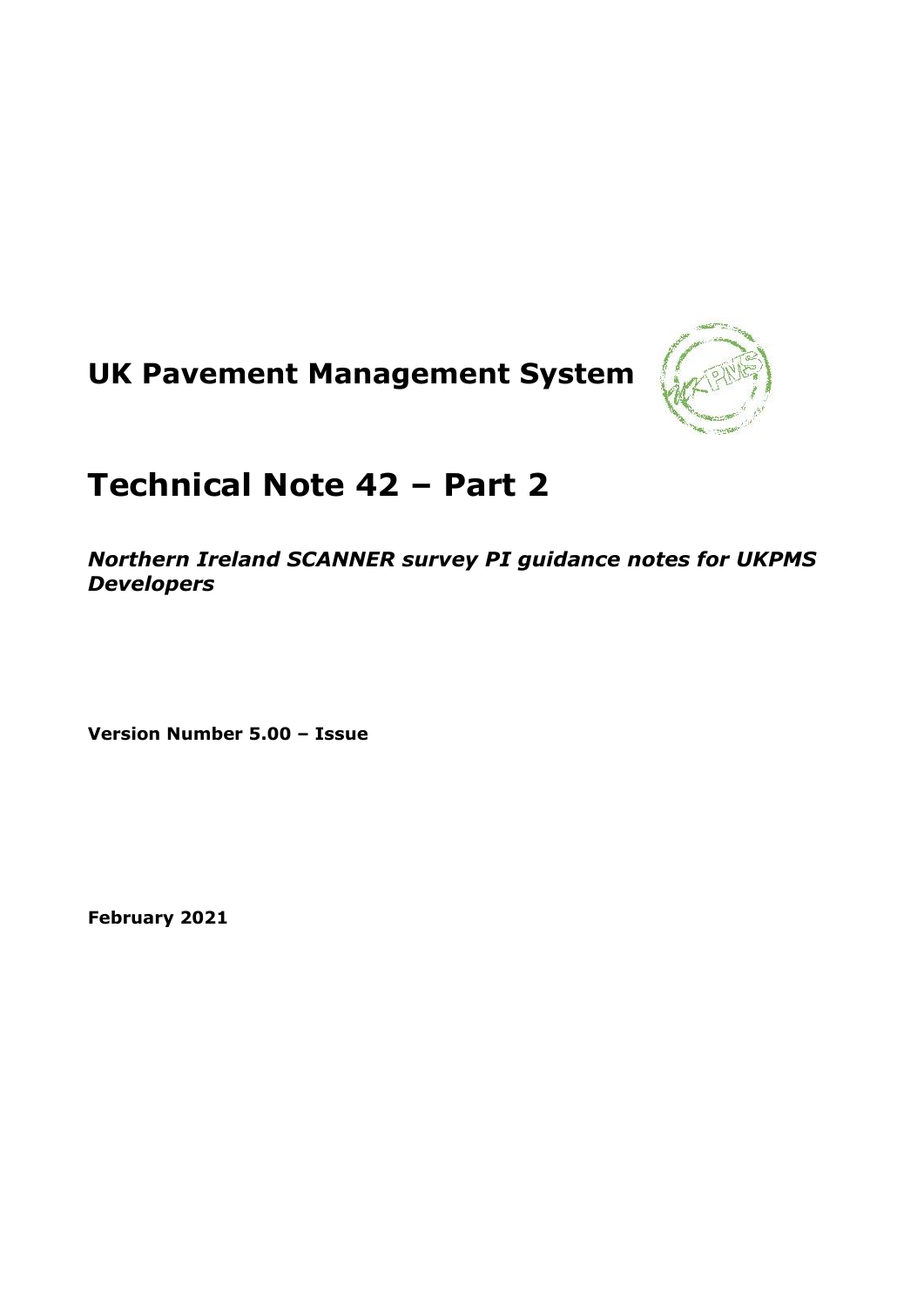

# **Document Information**

|                    | <b>Title (Sub Title)</b>   Technical Note 42 - Part 2<br>Northern Ireland SCANNER survey PI guidance notes for UKPMS<br><b>Developers</b>       |  |  |  |  |  |  |
|--------------------|-------------------------------------------------------------------------------------------------------------------------------------------------|--|--|--|--|--|--|
| <b>Author</b>      | Ro Cartwright, Mike Gibb & Chris Spong                                                                                                          |  |  |  |  |  |  |
| <b>Description</b> | This Technical Note provides guidance for UKPMS Developers to<br>allow them to produce the Northern Ireland PI based on<br>SCANNER survey data. |  |  |  |  |  |  |

## **Document History**

| <b>Version</b><br>No | <b>Status</b> | <b>Author</b> | <b>Date</b> | <b>Changes from Previous Version</b>                                                               |
|----------------------|---------------|---------------|-------------|----------------------------------------------------------------------------------------------------|
| 0.01                 | Draft         | <b>JMG</b>    | 25.06.12    | First draft based on 2012/13 version but revised to<br>remove date specific references so that the |
|                      |               |               |             | Technical Note applies to any year from 2013/14<br>onwards until further notice.                   |
| 0.02                 | Draft         | <b>RAC</b>    | 04.07.13    | Transferred to new template.                                                                       |
|                      |               |               |             | Reference to specific weighting sets removed and<br>replaced by user-specified weighting sets.     |
| 0.03                 | Draft         | <b>RAC</b>    | 15.07.13    | Reviewed by JMG                                                                                    |
| 1.00                 | Issue         | <b>RAC</b>    | 22.07.13    | Ratified by Roddy Crilly for DRD(NI)                                                               |
| 1.01                 | Draft         | <b>RAC</b>    | 10.03.16    | First draft of revised version to reflect the DRD(NI)<br>requirements from 2016 onwards            |
| 1.02                 | <b>Draft</b>  | <b>RAC</b>    | 17.03.16    | Revised following response to queries by DRD(NI)                                                   |
| 1.03                 | Draft         | <b>RAC</b>    | 24.03.16    | Revised following internal feedback                                                                |
| 1.04                 | Draft         | <b>RAC</b>    | 12.04.16    | Revised<br>following<br>DRD(NI)<br>discussion<br>with<br>representatives.                          |
| 2.00                 | Issue         | <b>RAC</b>    | 18.04.16    | Ratified by Joe Lawson for DRD(NI)                                                                 |
| 2.01                 | Draft         | <b>RAC</b>    | 22.02.17    | First draft of revised version to reflect the DRD(NI)<br>requirements from 2017 onwards            |
| 2.02                 | <b>Draft</b>  | <b>RAC</b>    | 28.02.17    | Revised following review by DRD(NI)                                                                |
| 3.00                 | Issue         | <b>RAC</b>    | 28.02.17    | Ratified by Jackie Kelly for DRD(NI)                                                               |
| 3.01                 | Draft         | <b>RAC</b>    | 14.01.19    | References to the document owner have been                                                         |
|                      |               |               |             | updated to the Department for Infrastructure<br>(Northern Ireland)                                 |
| 3.02                 | Draft         | <b>RAC</b>    | 18.01.19    | Reviewed by CCS                                                                                    |
| $\overline{3.03}$    | Draft         | <b>RAC</b>    | 08.02.19    | Revised following review by DfI(NI)                                                                |
| 4.00                 | Issue         | <b>RAC</b>    | 08.02.19    | Ratified by Jackie Kelly for DfI(NI)                                                               |
| 4.01                 | Draft         | <b>RAC</b>    | 02.02.21    | Draft based on version 4.00 but revised as follows:<br>Website references updated                  |
| 4.02                 | <b>Draft</b>  | <b>RAC</b>    | 10.02.21    | Reviewed by CCS                                                                                    |
| 5.00                 | Issue         | <b>RAC</b>    | 17.02.21    | Ratified by Jackie Kelly for DfI(NI)                                                               |

### **Document Owner**

The owner of this document is the Department for Infrastructure (Northern Ireland).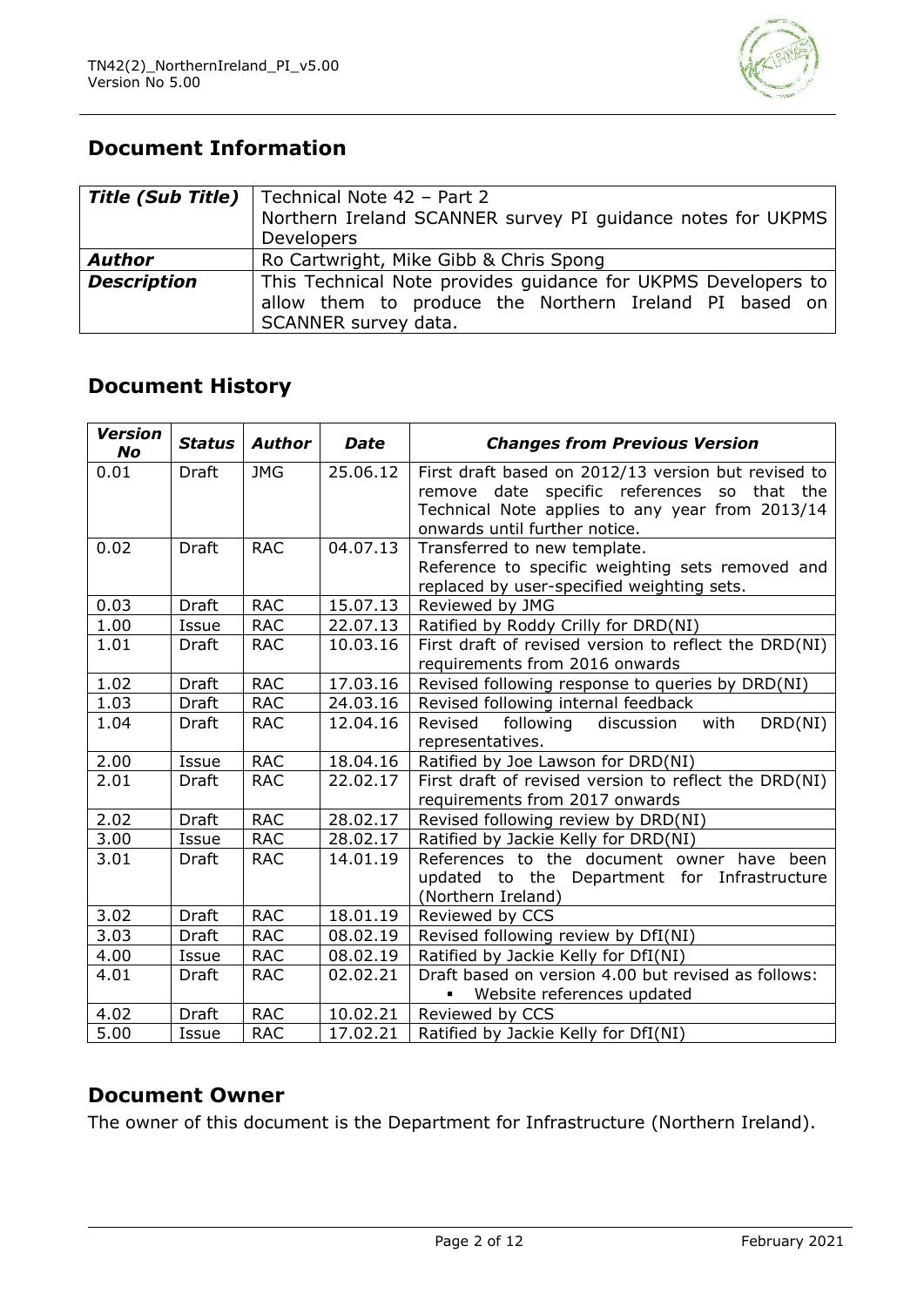

### **Document Support**

Support for this document is provided by Linhay Consultancy Ltd and Hyperion Infrastructure Consultancy Ltd who can be contacted via [ukpms@hyperion-uk.com.](mailto:ukpms@hyperion-uk.com) These organisations have been appointed as the UKPMS system accreditors by the UK Roads Board.

This document can be found online on the [RCMG website.](https://www.ciht.org.uk/ukrlg-home/guidance/road-condition-information/data-management/uk-pavement-management-system-ukpms/)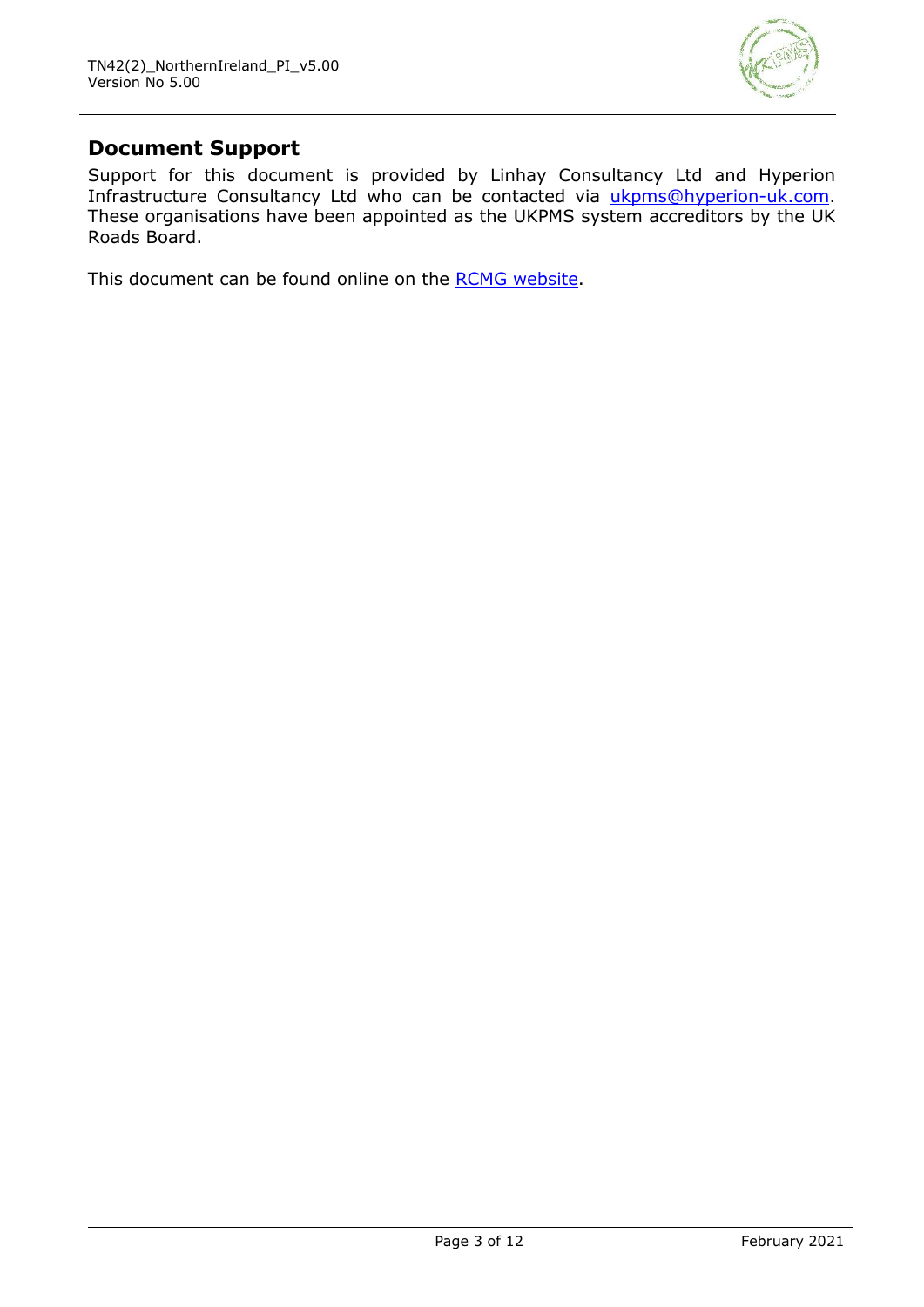

# **Introduction**

This Technical Note provides guidance for UKPMS Developers to allow them to produce the Northern Ireland PI report.

Part 1 of the Technical Note gives the requirements for calculating the PI using visual survey data.

Part 2 of the Technical Note (this document) gives the requirements for calculating the PI using SCANNER survey data.

This document provides:

- **Changes since the last version**
- **Background Information** on survey coverage
- **Processing & Reporting Requirements** including an example report

### **Changes since last version**

The website references have been updated.

### **Background Information**

The Northern Ireland PI is based on SCANNER survey data collected according to the road class as follows:

- **A Roads:** 100% of the surveyable network in one direction. Roads must be surveyed in the opposite direction to the previous year. The indicator must be derived from surveys covering a minimum of 90% of the 'possible survey lane length' over the last two calendar years.
- **B & C Roads:** 25% of the surveyable network in both directions each year. The indicator must be derived from surveys covering a minimum of 90% of the 'possible survey lane length' over the last four calendar years.
- **Unclassified Roads:** 10% of the surveyable network in one direction each year. The indicator will be derived from all available data for the first 10 years and after that it will be derived from data for the most recent 10 years. The minimum coverage will build up progressively to a target to be agreed in due course.

# **Processing & Reporting Requirements**

The data are processed using the SCANNER Road Condition Indicator (RCI) with userspecified weighting sets (e.g.WSPrinv0201 for A roads, WSBCv0202 for B & C roads, WSAllClassesv0202 for the unclassified roads). The RCI should use data collected over the last two calendar years for A roads (e.g. 1 Jan 16 to 31 Dec 17 for the 2017/18 results) and over the last four calendar years for B and C roads (e.g. 1 Jan 14 to 31 Dec 17 for the 2017/18 results). For the unclassified roads, all data from 2017 onwards is used until data has been collected for ten years (e.g. 1 Jan 17 to 31 Dec 17 for the 2017/18 results; 1 Jan 17 to 31 Dec 18 for the 2018/19 results, 1 Jan 17 to 31 Dec 19 for the 2019/20 results and so on). From 2027 onwards only data from the last ten calendar years will be used.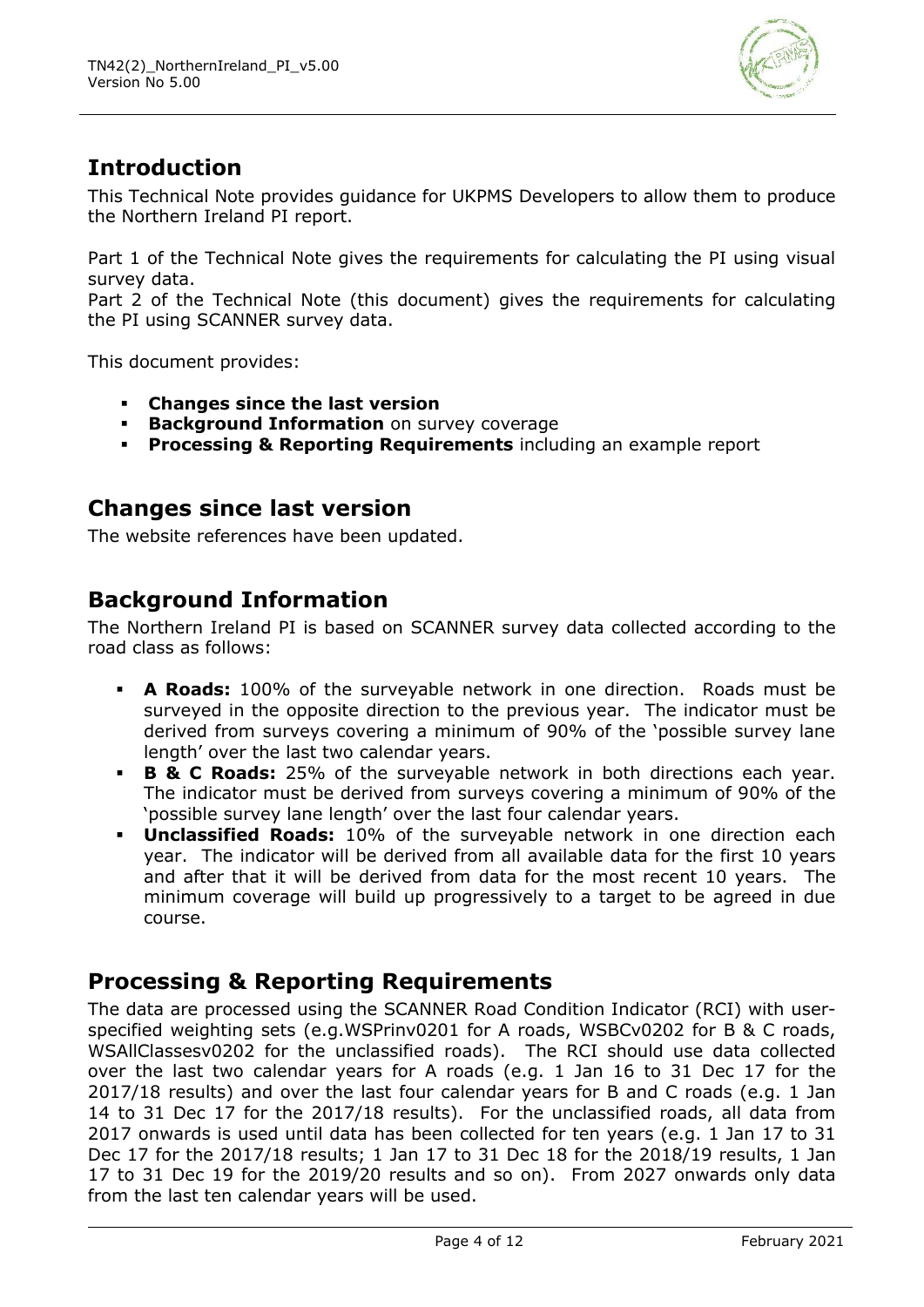

The Northern Ireland PI results are calculated separately for A roads, B roads, C roads and unclassified roads to give four separate figures and then combined to give a single composite figure.

The formula used is: Numerator x 100 Denominator

For A roads:

**Numerator:** the total length of A roads greater than or equal to the Red threshold.

**Denominator:** the total surveyed length of A roads.

For B roads:

**Numerator:** the total length of B roads greater than or equal to the Red threshold.

**Denominator:** the total surveyed length of B roads.

For C roads:

**Numerator:** the total length of C roads greater than or equal to the Red threshold.

**Denominator:** the total surveyed length of C roads.

For unclassified roads:

**Numerator:** the total length of unclassified roads greater than or equal to the Red threshold.

**Denominator:** the total surveyed length of unclassified roads.

A combined indicator is defined as follows:

**Numerator:** The total length of A roads, B roads, C roads and unclassified roads greater than or equal to the Red threshold (km)

The numerator is calculated as  $(W+X+Y+Z)$  where:

 $W =$  the total length of A roads greater than or equal to the Red threshold (km)  $X =$  the total length of B roads greater than or equal to the Red threshold (km)  $Y =$  the total length of C roads greater than or equal to the Red threshold (km)  $Z =$  the total length of U roads greater than or equal to the Red threshold (km)

**Denominator:** The total length of A roads, B roads, C roads and unclassified roads surveyed (km)

The denominator is calculated as (A+B+C+U) where:

 $A =$  the total length of A roads surveyed (km)

- $B =$  the total length of B roads surveyed (km)
- $C =$  the total length of C roads surveyed (km)
- $U =$  the total length of U roads surveyed (km)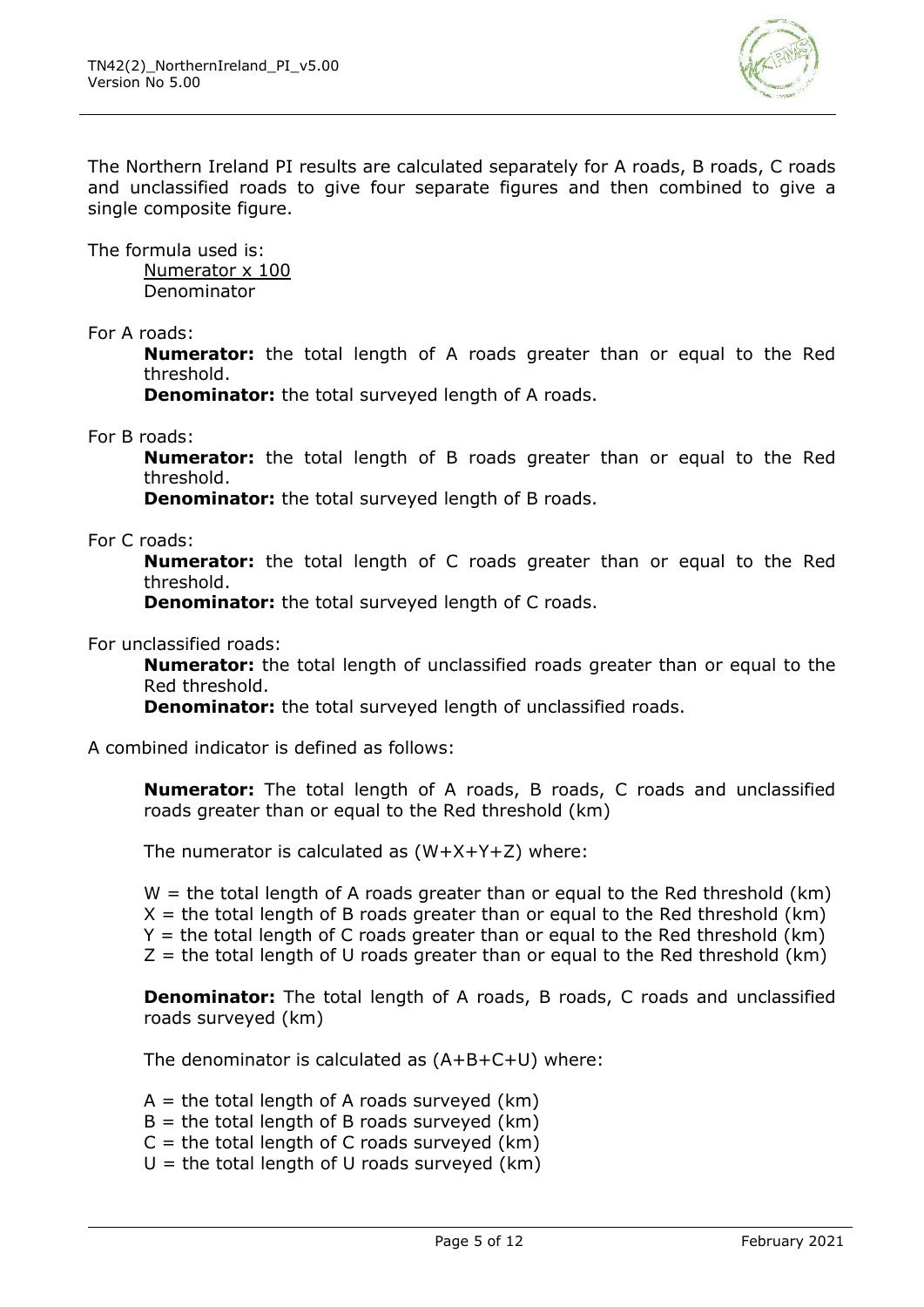

All lengths shown on the reports are given in km to 3 decimal places and all percentages including the PI results are given to 1 decimal place.

Confidence limits are not specified for the Northern Ireland PI.

#### **Notes:**

- *The road classification is fundamental to this report. It is important that this section attribute is populated accurately.*
- *The report excludes roundabouts. In general SCANNER data are not collected on roundabouts, but if such data are present, they should not be included in any of the figures on the report. Roundabouts are defined using the 'Road Type' section attribute.*
- *All road surface types are included.*
- *On occasion some of the SCANNER parameters used in the RCI calculation may be missing from individual subsections. Such subsections are excluded from the report. That is, the report is based only on those subsections where all the SCANNER parameters used by the weighting set have been recorded.*
- *If the data are not provided on coincident subsections then the SCANNER RCI is not valid and it is not possible to produce the PI. [The RCI calculation is based on the premise that all data for a section within a particular survey are provided using the same subsection breakdown. So suppose Survey 123 on Section A345 uses subsections 0-7, 7-17, 17-27 etc for rutting data (say). All other measured parameters for that survey on that section must use the same subsections. In the past there have been problems due to cracking data using a different set of subsections from the other measured parameters.]*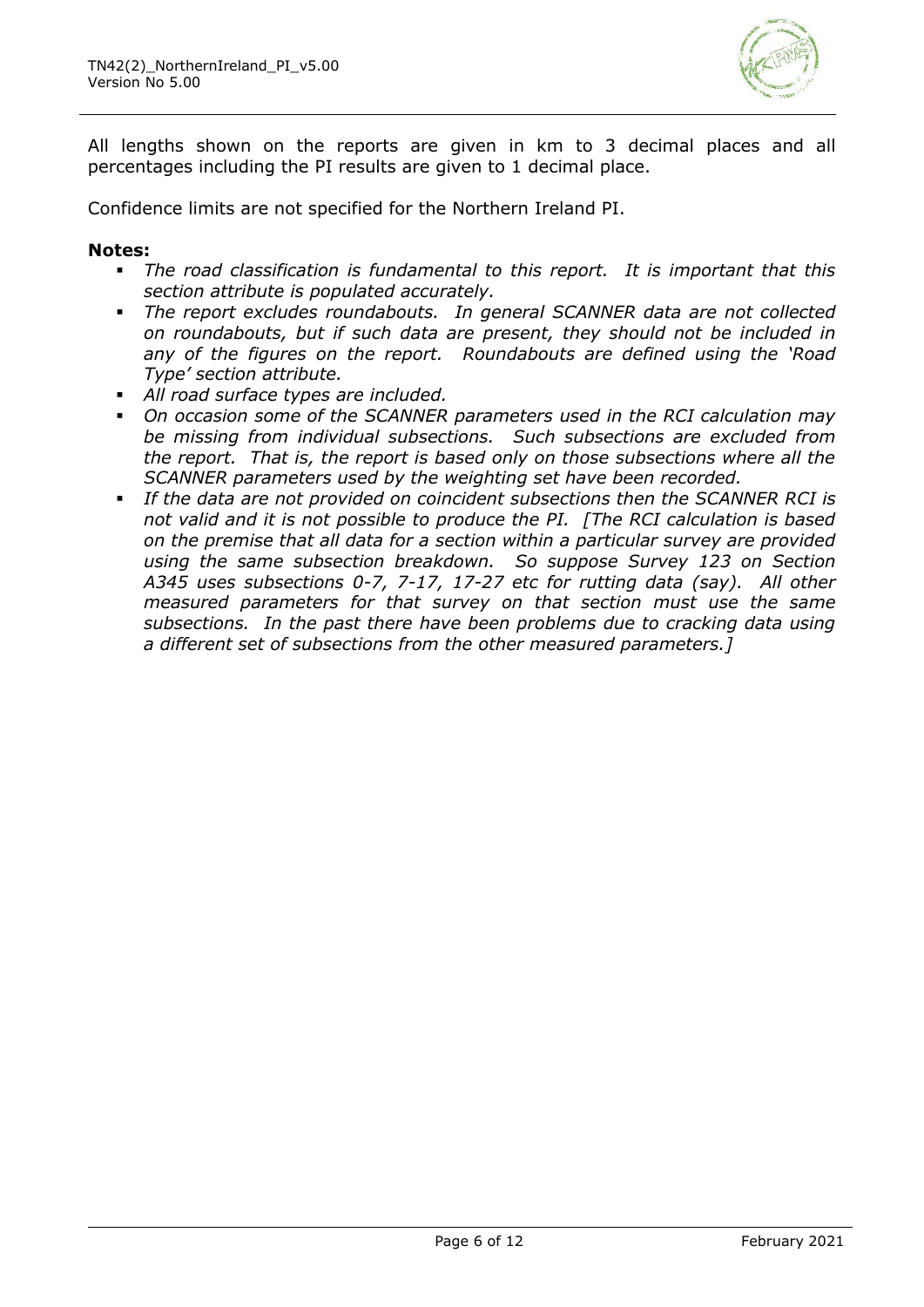

### *Content of the Reports*

*Other than that the reports should be presented in the three parts given below, the following is not intended to give guidance on the layout or format of the report merely to show what content should be included and how that content should be derived.* 

### **Part 1 – Run Details & Data Selected**

This part of the report contains the details and identifiers for the runs used to process the data for A roads, B roads, C roads and unclassified roads.

| <b>Ref</b> | <b>Description</b>          |             | <b>Example</b> |                   |                   |  |  |  |
|------------|-----------------------------|-------------|----------------|-------------------|-------------------|--|--|--|
| 1.1        | Authority                   |             |                | DfI(NI)           |                   |  |  |  |
| 1.2        | <b>UKPMS System</b>         |             |                | <b>Bloggs PMS</b> |                   |  |  |  |
| 1.3        | <b>UKPMS System Version</b> |             |                | 2.45              |                   |  |  |  |
|            | Road Classification         | А           | B              |                   | U                 |  |  |  |
| 1.4        | Run Identifier              | Run34       | Run06          | Run12             | Run14             |  |  |  |
| 1.5        | Run Date                    | 05/04/2018  | 10/04/2018     | 07/04/2018        | 11/04/2018        |  |  |  |
| 1.6        | Weighting Set Identifier    | WSPrinv0201 | WSBCv0202      | WSBCv0202         | WSAIIClassesv0202 |  |  |  |
| 1.7        | Rule Set Identifier         | RP10.01     | RP10.01        | RP10.01           | RP10.01           |  |  |  |
| 1.8        | From Date                   | 01/01/2016  | 01/01/2014     | 01/01/2014        | 01/01/2017        |  |  |  |
| 1.9        | To Date                     | 31/12/2017  | 31/12/2017     | 31/12/2017        | 31/12/2017        |  |  |  |
| 1.10       | Combination method          | Sum         | Sum            | Sum               | Sum               |  |  |  |
| 1.11       | Threshold type              | <b>Bin</b>  | <b>Bin</b>     | <b>Bin</b>        | <b>Bin</b>        |  |  |  |

Users of the report are encouraged to check the UKPMS System and Version against the Annual Health Check results on the RCMG [website](https://www.ciht.org.uk/ukrlg-home/guidance/road-condition-information/data-management/uk-pavement-management-system-ukpms/) to ensure that the version of the UKPMS system being used to produce the results is accredited to produce valid results for the Northern Ireland PI for the relevant year.

#### **Note:**

- *For those Developers who choose to implement the RCI as a type of Automatic Pass, the Run Identifier is simply the Automatic Pass identifier.*
- *The From Date (Ref 1.8) for unclassified roads will remain at 01/01/2017 until 2027.*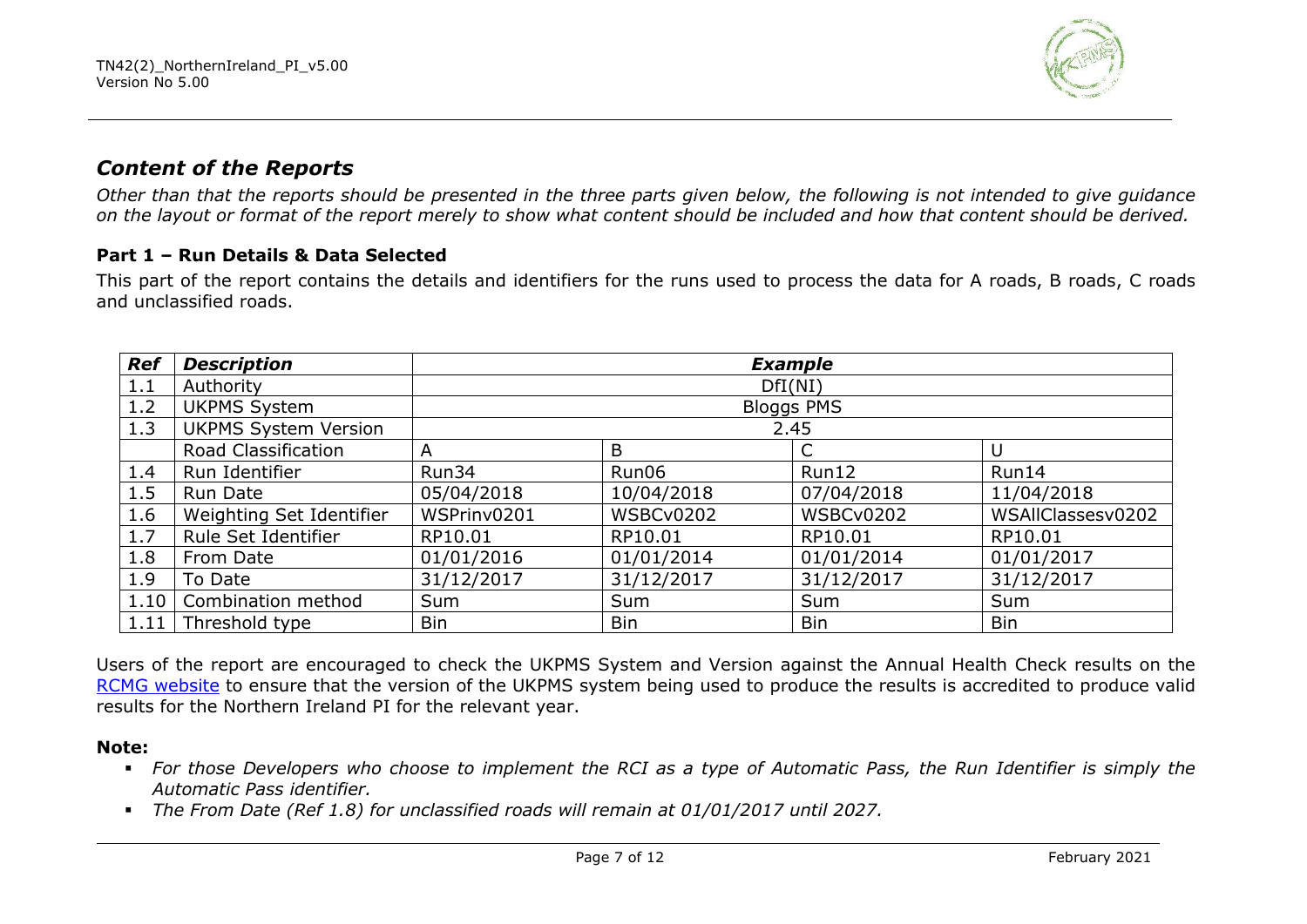

### **Part 2 – Surveyed Network**

This part of the report gives the possible survey lane length together with the length which has actually been surveyed.

| <b>Ref</b> | <b>Description</b>           | <b>Example</b> |                           |         |           |  |  |
|------------|------------------------------|----------------|---------------------------|---------|-----------|--|--|
|            |                              | A roads        | <b>B</b> roads<br>C roads |         | U roads   |  |  |
| 2.1        | Selected network sections    | 91             | 218                       | 526     | 24512     |  |  |
| 2.2        | Selected network length      | 75.838         | 165.438                   | 426.838 | 6212.230  |  |  |
| 2.3        | Possible survey lane length  | 127.113        | 321.445                   | 846.193 | 11327.160 |  |  |
| 2.4        | Actual survey lane length    | 120.030        | 316.650                   | 710.129 | 635.215   |  |  |
| 2.5        | Percentage<br>selected<br>0f | 94.4%          | 98.5%                     | 83.9%   | 5.6%      |  |  |
|            | network surveyed in survey   |                |                           |         |           |  |  |
|            | period                       |                |                           |         |           |  |  |

The selected network sections figure is the number of sections in the selected network (i.e. with DfT classification 3 for A roads, DfT Classification 4 for B roads, DfT Classification 5 for C roads and DfT Classification 6 for unclassified roads).

The selected network length is the sum of the *Section Length Number* for the selected network.

#### **Note:**

▪ *Any sections which are roundabouts should be excluded from these figures (Ref 2.1 and Ref 2.2) and from all other figures on the report.*

The possible survey lane length is calculated as:

∑(*Section Length Number* multiplied by *Nearside Multiplier* for the section Road Type),for the selected network.

The actual survey lane length is the sum of all subsection lengths with eligible data. (The definition of 'eligible' here is that the data satisfy the date criteria and the road classification criteria; only those subsections with all SCANNER parameters for the weighting set are eligible).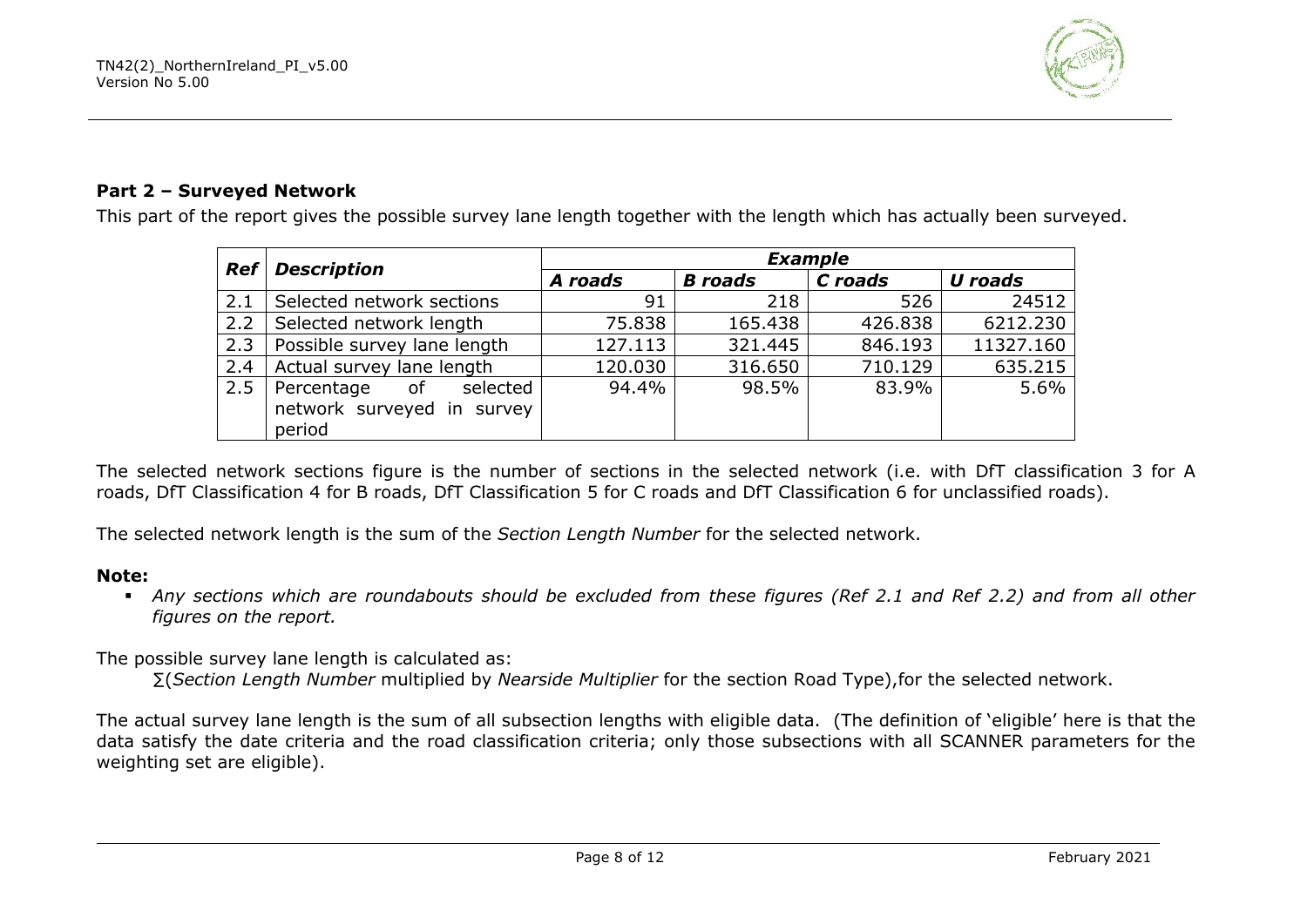

The percentage (Ref 2.5) is calculated as actual survey lane length (Ref 2.4) divided by possible survey lane length (Ref 2.3) expressed as a percentage. For A, B and C roads this figure should be at least 90%.

In addition to providing the above statistics a breakdown of the network on the basis of Rural/Urban/Undefined is also required.

| <b>Ref</b> | <b>Description</b>           | <b>Example</b> |                |         |         |  |  |
|------------|------------------------------|----------------|----------------|---------|---------|--|--|
|            |                              | A roads        | <b>B</b> roads | C roads | U roads |  |  |
| 2.6        | Rural surveyed network       | 82.321         | 260.123        | 440.346 | 406.553 |  |  |
| 2.7        | Urban surveyed network       | 36.674         | 55.647         | 268.143 | 226.073 |  |  |
| 2.8        | Undefined surveyed network   | 1.035          | 0.880          | 1.640   | 2.589   |  |  |
| 2.9        | Total<br>network<br>surveyed | 158.3%         | 191.4%         | 166.4%  | 10.2%   |  |  |
|            | percentage                   |                |                |         |         |  |  |

The rural surveyed network is the sum of all rural subsection lengths with eligible data; similarly the urban surveyed network is the sum of the urban subsection lengths with eligible data. The undefined network length is the sum of all those subsections with eligible data but which are not defined as either urban or rural. Together the rural, urban and undefined figures should add to give the actual survey lane length (Ref 2.4).

The total surveyed network percentage is the actual survey lane length (Ref 2.4) expressed as a percentage of the selected network length (Ref 2.2).

#### **Note:**

- *For road classes surveyed in both directions this figure is normally greater than 100% once sufficient coverage has built up.*
- *For the unclassified network this figure should build up progressively towards the minimum coverage target.*

### **Part 3 – Northern Ireland PI Results**

This part of the report contains the Northern Ireland PI results.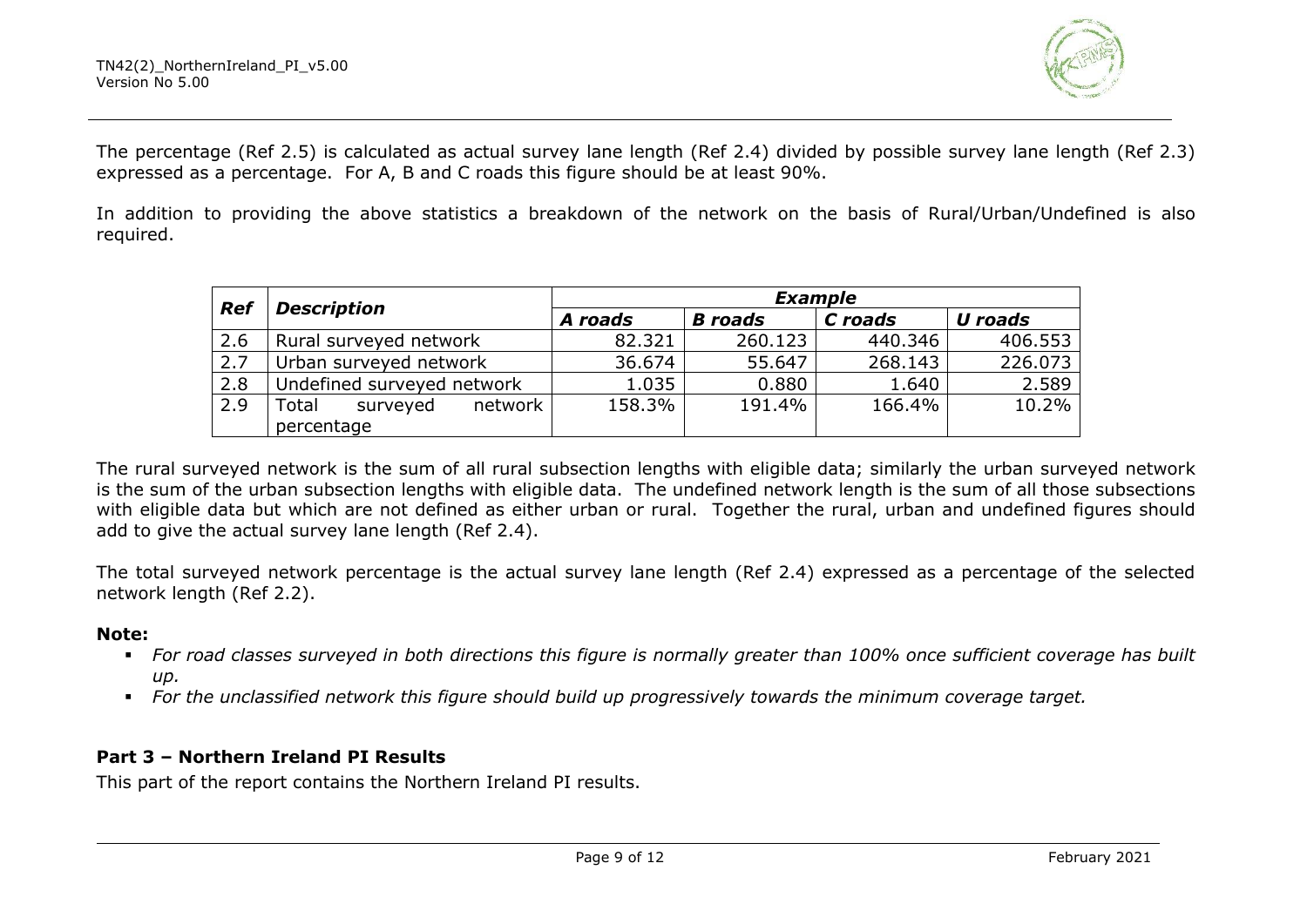

As the weighting set uses a Bin type threshold, the length and percentage in each bin is given.

| <b>Ref</b> | <b>Description</b> | <b>Example</b> |                |         |                |  |  |  |
|------------|--------------------|----------------|----------------|---------|----------------|--|--|--|
|            |                    | A roads        | <b>B</b> roads | C roads | <b>U</b> roads |  |  |  |
| 3.1        | Bin description    | Red            | Red            | Red     | Red            |  |  |  |
| 3.2        | Bin threshold      | $>=100$        | $>=100$        | $>=100$ | $>=100$        |  |  |  |
| 3.3        | Length (km) in bin | 33.020         | 15.516         | 130.271 | 103.882        |  |  |  |
| 3.4        | Percentage in bin  | 27.5%          | 4.9%           | 18.3%   | 16.4%          |  |  |  |

Note that the sum of the length in all bins should total to give the actual survey lane length (Ref 2.4) for that road class, and the sum of the percentages should be 100% (subject to rounding errors).

The individual Northern Ireland PIs are the percentage in the Red bin for the relevant road class.

| <b>Ref</b> |                    | Example |                |         |         |  |  |
|------------|--------------------|---------|----------------|---------|---------|--|--|
|            | <b>Description</b> | A roads | <b>B</b> roads | C roads | U roads |  |  |
| 3.5        | Individual PI      | '.5%    | 4.9%           | 18.3%   | 16.4%   |  |  |

The final figure in the report is the composite Northern Ireland PI.

| <b>Ref</b> | <b>Description</b> | <b>Example</b>   |  |  |
|------------|--------------------|------------------|--|--|
|            |                    | <b>Composite</b> |  |  |
|            | Composite PI       | 15.9%            |  |  |

The composite PI is the total length in the Red bin, expressed as a percentage of the total actual survey lane length. Using the reference notation from above, the composite PI is defined as follows:

Composite PI =  $(3.3_{\text{RED,A}} + 3.3_{\text{RED,B}} + 3.3_{\text{RED,C}} + 3.3_{\text{RED,U}}) / (2.4_A + 2.4_B + 2.4_C + 2.4_U)$ 

Based on the example data given above, the composite PI is calculated as: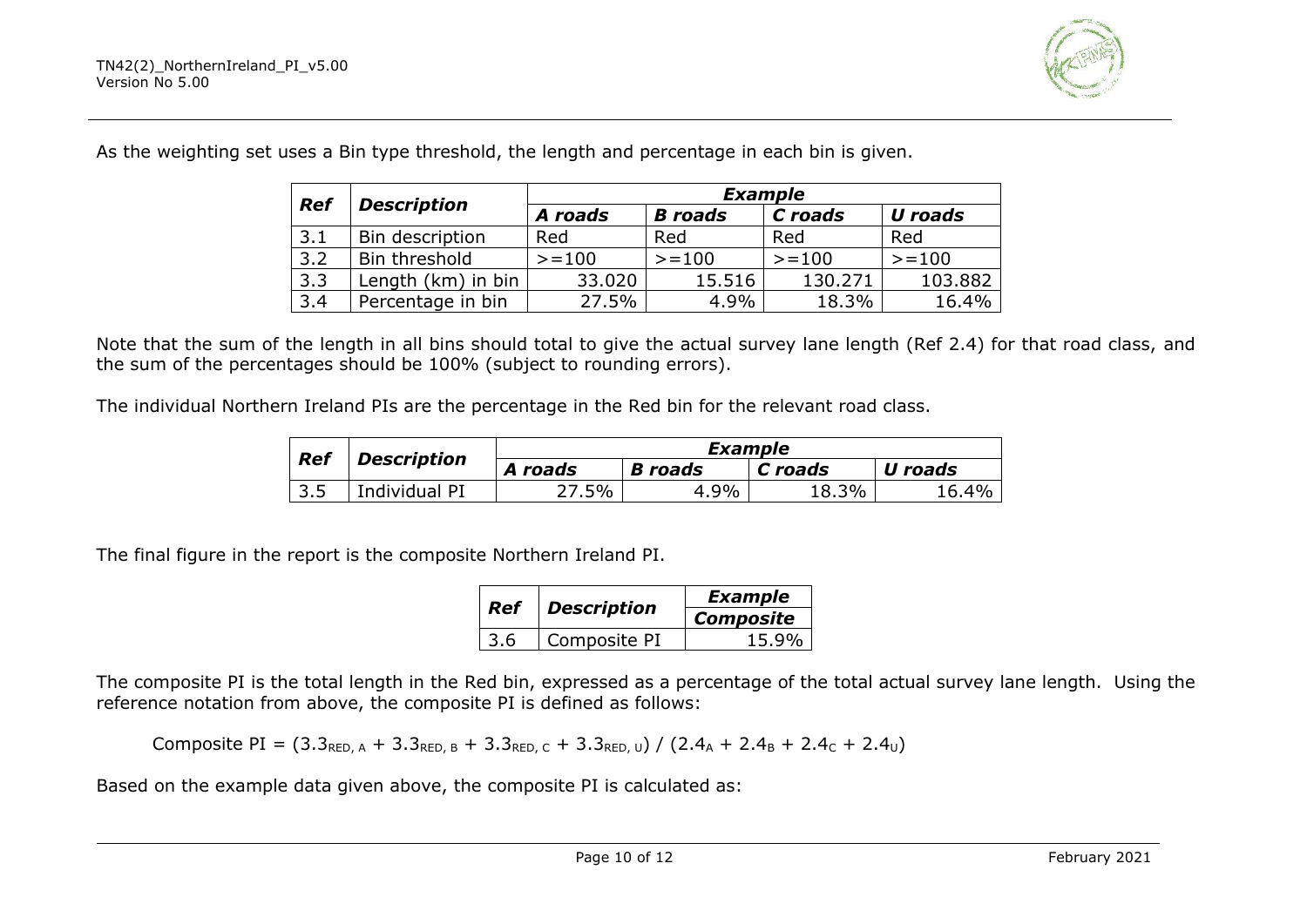

### $(33.020 + 15.516 + 130.271 + 103.882) / (120.030 + 316.650 + 710.129 + 635.215)$

 $= 15.9\%$